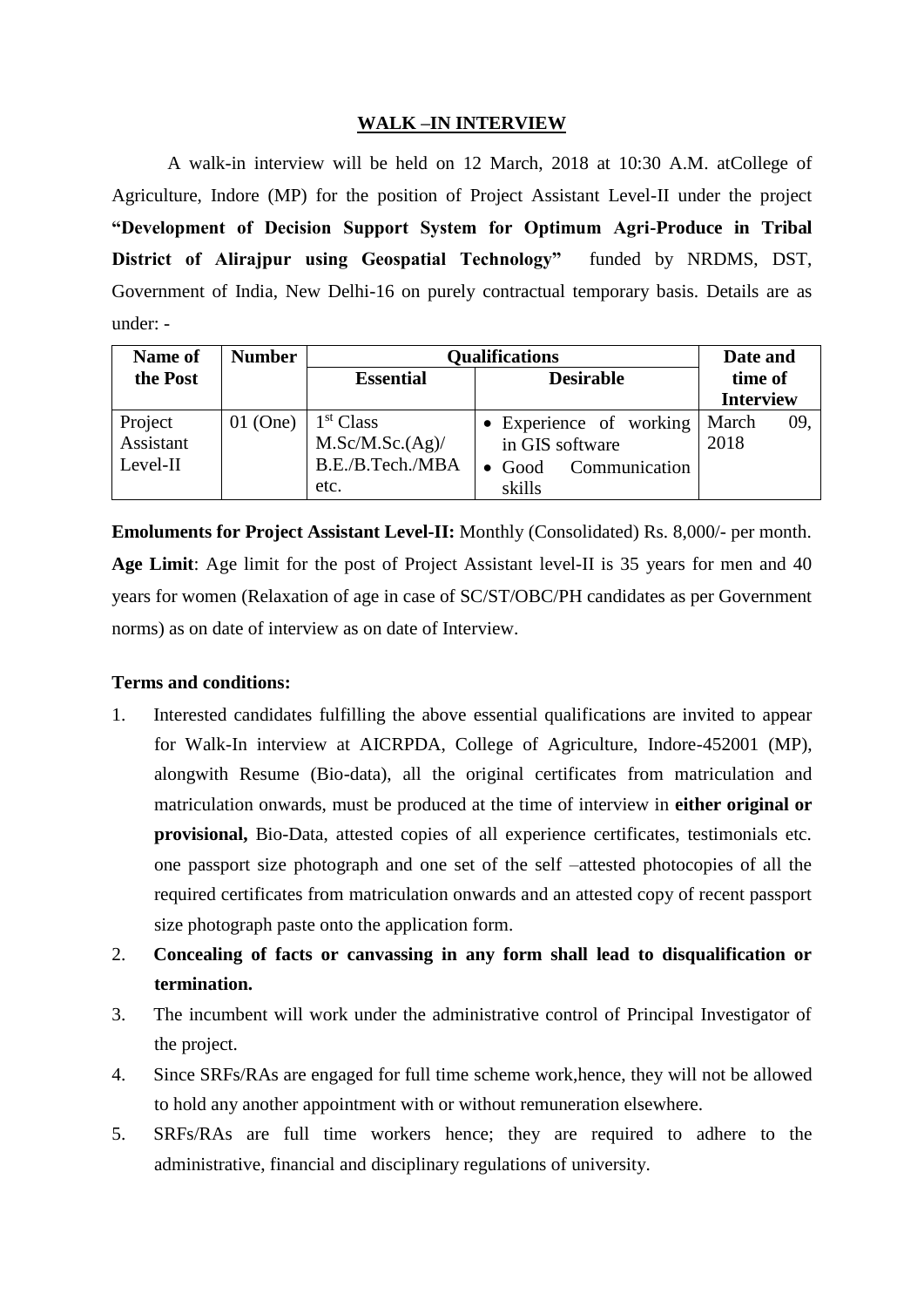- 6. The appointed SRFs/RAs must be directed to join within 15 days from the date of issue of appointment order. If the candidate does not assume duties within 15 days from the date of issue of the order, the award of Research Associate/ Senior Research Fellows will stand cancelled. The wait listed candidates may be considered.
- 7. Regular attendance of the SRFs/RAs may be ensured by the concerned Principal Investigator/ Co-principal Investigator by keeping an attendance register.
- 8. The SRFs/RAs shall settle their claims within the financial yearand in no case after the final settlement of the accounts of the scheme/ termination of the scheme/project.
- 9. The University will have the intellectual property rights on research outputs of the SRF/RA made during the scheme /project period. However, in case the SRF/RA has done some research work, his/her name can accordingly be acknowledged/included appropriately in the research paper (s) as solely decided by the Principal Investigator. No right in this regard can be claimed.
- 10. The award will be subject to furnishing an undertaking, certificate of fitness from the Chief Medical Officer/District Medical Officer at the time of assuming duty.
- 11. Inter-project transfer of SRFs/RAs is not permitted.
- 12. The selected candidate will have no right what so ever for absorption/regularization in the Institute.
- 13. The engagement on these positions will be initially for a period of six months/one year or till termination of the project. The extension will be given subject to the satisfactory performance of the work.
- 14. The selection of candidate(s) doesn't entail any right for absorption/regularization at AICRPDA and/or any other sister concern including RVSKVV Headquarter.
- 15. The services of selected candidates can be dispensed with even before the termination of the project without any notice if his/her services are no more required or his/her contribution is considered not up to the mark.
- 16. No TA/DA will be paid for attending the interview.
- 17. All eligible candidates are requested to be present 30 minutes before the scheduled time on date of interview for necessary formalities.
- 18. Candidates should produce the NO Objection Certificate from their present employer, if any.
- 19. The incumbent shall not have any claim for regular appointment under RVSKVV.
- 20. Decision of Dean, College of Agriculture, Indore will be final binding in all respect.

Chan mars 24/2/18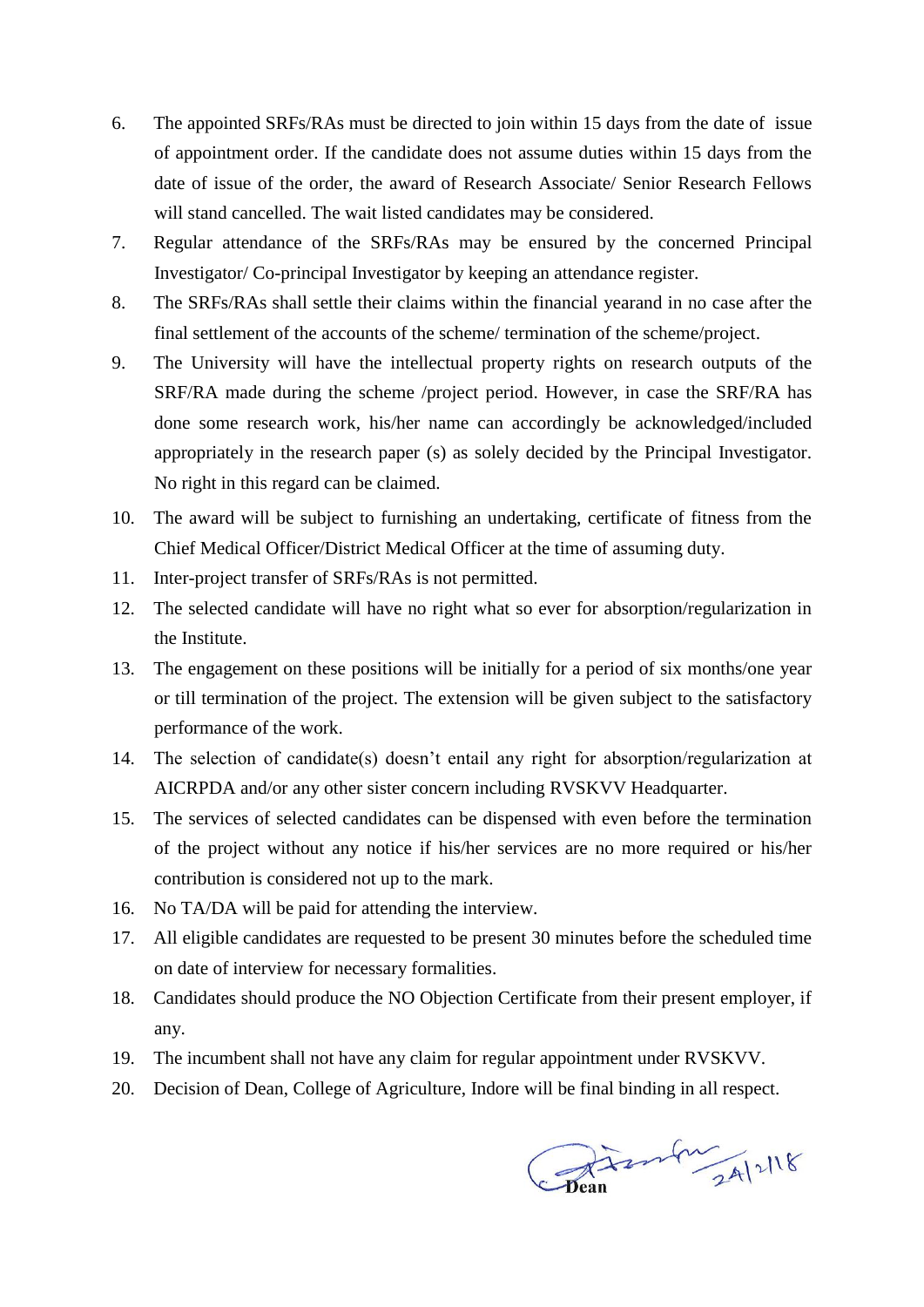# **RAJMATA VIJAYARAJE SCINDIA KRISHI VISHWA VIDYALAYA, GWALIOR (M.P.) – 474 002**

## **APPLICATION FORM**

Passport size photo

| Name of the post  |                                                                                | $\ddot{\cdot}$       |  |  |  |
|-------------------|--------------------------------------------------------------------------------|----------------------|--|--|--|
| Advertisement No. |                                                                                | $\ddot{\phantom{a}}$ |  |  |  |
| 1. Name in full   |                                                                                | $\ddot{\cdot}$       |  |  |  |
| 2. Fathers Name   |                                                                                | $\ddot{\cdot}$       |  |  |  |
| 3. Address        |                                                                                |                      |  |  |  |
|                   | (i)                                                                            |                      |  |  |  |
|                   |                                                                                |                      |  |  |  |
|                   | (ii)                                                                           |                      |  |  |  |
|                   |                                                                                |                      |  |  |  |
|                   | (iii)                                                                          |                      |  |  |  |
| 4.                |                                                                                |                      |  |  |  |
| 5.                |                                                                                |                      |  |  |  |
| 6.                | Examinations passed: (Please enclose copies of certificate/degree & mark sheet |                      |  |  |  |

Transcript etc. of each of the examinations)

|       | <b>Examination</b>                                   | Name of the<br>University or other<br>examining body | Percentage of<br>marks/Division<br>/OCGA obtained | <b>Year of</b><br>passing | Subject(s)<br>(Major) |
|-------|------------------------------------------------------|------------------------------------------------------|---------------------------------------------------|---------------------------|-----------------------|
| (i)   | <b>High School</b>                                   |                                                      |                                                   |                           |                       |
| (ii)  | Higher Secondary/<br>Intermediate/<br>Pre-University |                                                      |                                                   |                           |                       |
| (iii) | B.Sc./B.E/<br>B.Tech.                                |                                                      |                                                   |                           |                       |
| (iv)  | M.Sc.                                                |                                                      |                                                   |                           |                       |
| (v)   | Ph.D.                                                |                                                      |                                                   |                           |                       |
| (vi)  | Any other<br>examination(s)                          |                                                      |                                                   |                           |                       |